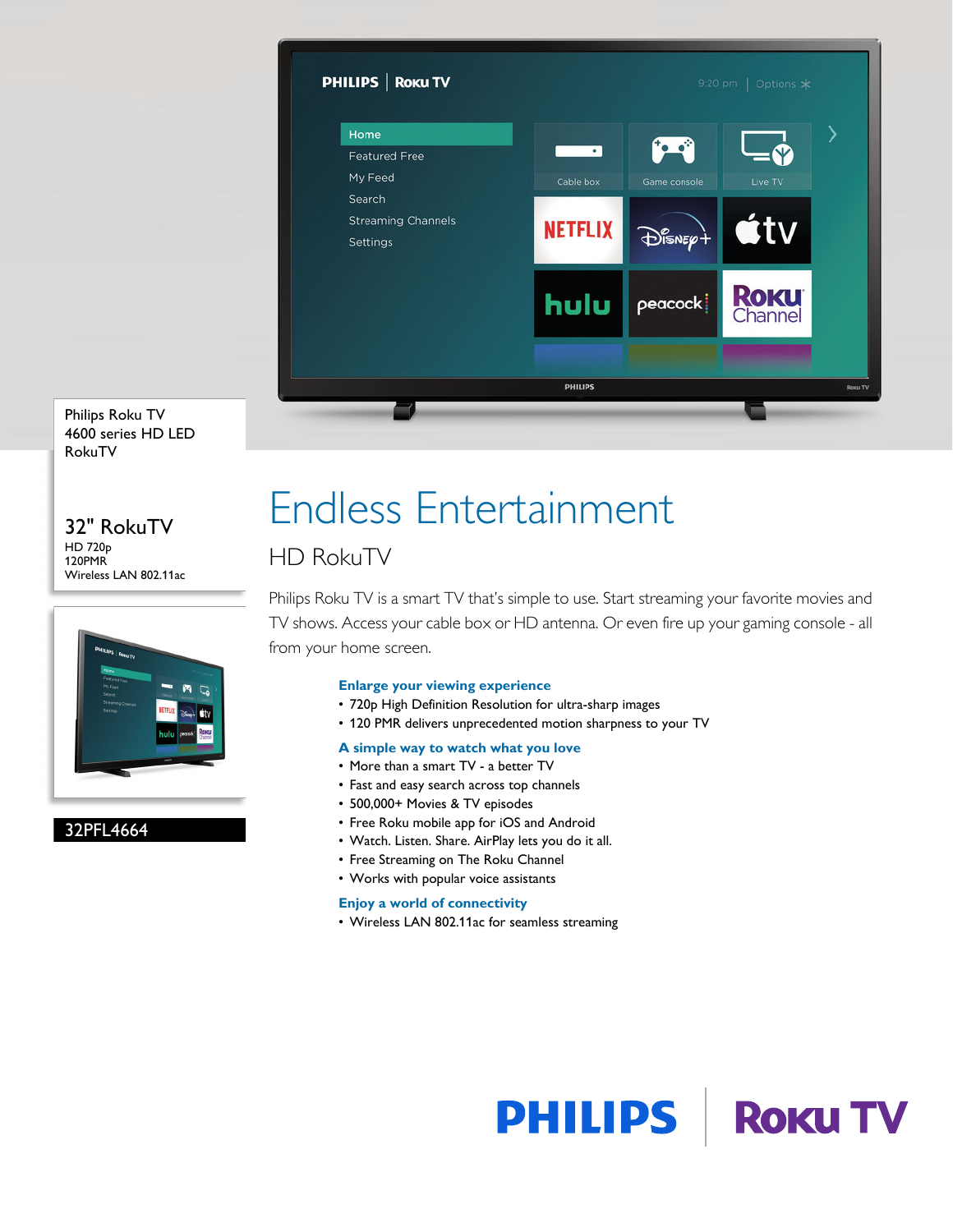#### 4600 series HD LED RokuTV 32" RokuTV HD 720p, 120PMR, Wireless LAN 802.11ac

## **Highlights**

#### **Roku TV**



Smart performance at a great value. A simpler, smarter and totally entertaining TV with built-in features to stream, watch live, and more.

#### **120 Perfect Motion Rate**



120 PMR delivers unprecedented motion sharpness to your TV. Showcase sports, movies, or any fast-paced scenery with incredible clarity, so you never miss any part of the action.

#### **Fast and Easy Search**



Search by title, actor or director to see where to stream your favorite shows for free or at the lowest price.

#### **Free Roku mobile app**



Turn your iOS<sup>®</sup> or Android™ device into the ultimate streaming companion. Whether you need a second remote or want more features and functionality, the Roku mobile app makes it fun and easy to control your Roku TV. Search with your keyboard, use voice search, enjoy private listening with up to three friends, cast to your TV, and more.

#### **Works with Apple AirPlay**



Effortlessly stream videos, photos, music, and more from your Apple device to your TV with AirPlay. Plus mirror the screen from your iPhone, iPad, or Mac to the big screen.\*

#### **500,000+ Movies & TV episodes**



Roku TV makes it easier to get more from your TV. Choose from 500,000+ movies and TV episodes from across streaming services.

#### **The Roku Channel**



Hundreds of popular entertainment titles on your Philips Roku TV - at no cost to you. No subscription. No fees. No log-in required. Add Premium Subscriptions\* to watch it all in one place.

#### **Works with Voice assistant**



Experience entertainment for everyone. Enjoy easy voice control with Hey Google and Siri. —Works with Hey Google "Hey Google, turn off family room Roku".. —Works with Apple HomeKit "Hey Siri, Play jazz on the living room TV".

**ROKUTV** 

Apple AirPlay

**Og** Morks with Apple HomeKit

**Wireless LAN** ຣ 802.11ac

**MDolby Audio**